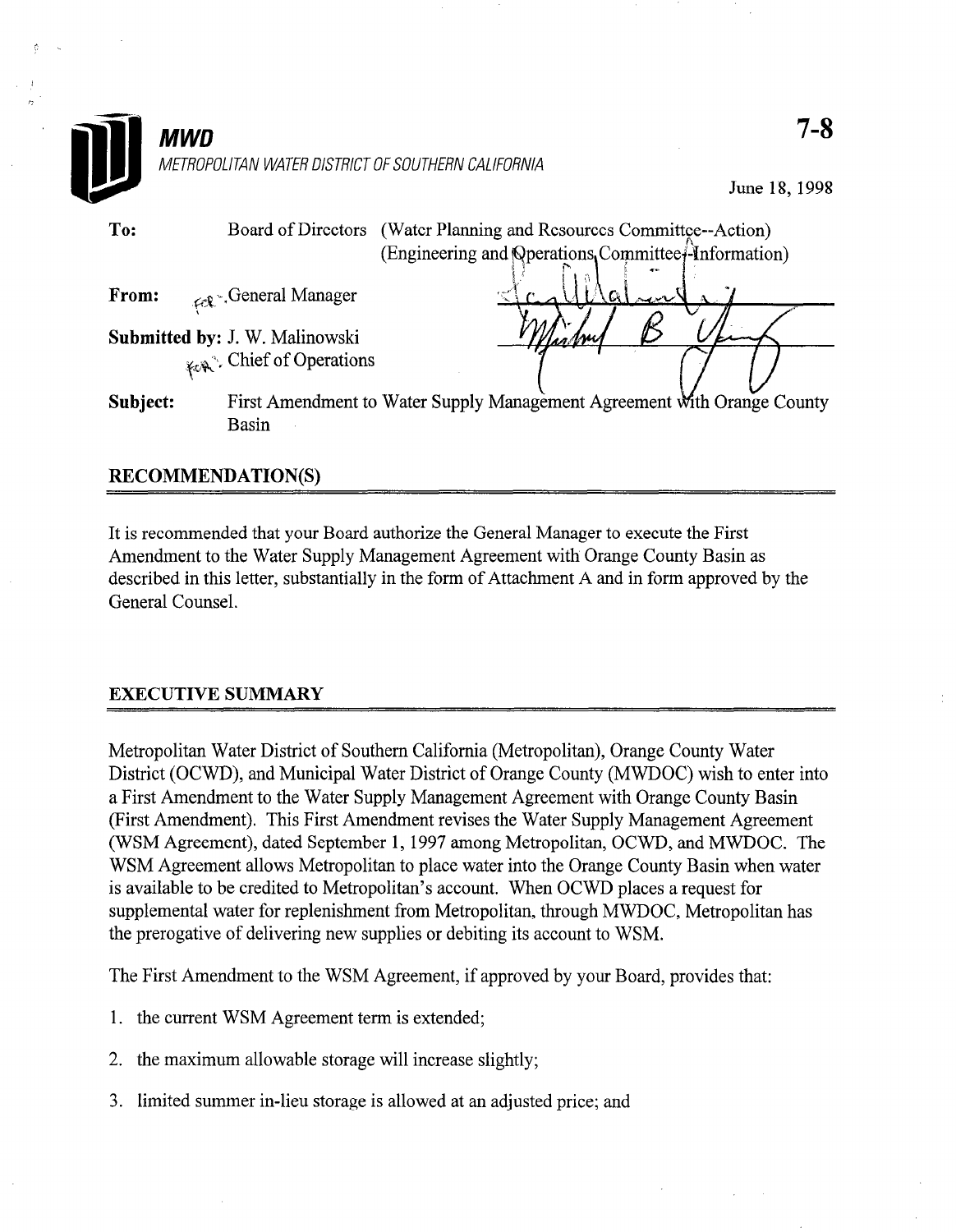4. any water remaining in the WSM account at the termination date may be transferred to another water management account in the Basin.

# DETAILED REPORT

### Original Water Supplv Management Agreement

Metropolitan, MWDOC, and OCWD entered into a Water Supply Management (WSM) Agreement on September 1, 1997 to be able to pre-deliver up to 43,000 acre-feet (AF) of Metropolitan's replenishment water into the Orange County Basin (Basin) while supplies are available. When delivered by either direct or in-lieu means, the Metropolitan water is stored in the Basin in a Metropolitan WSM account. When OCWD places an order for replenishment water through MWDOC, Metropolitan has the prerogative of delivering new supplies or debiting its WSM account. The 1997 WSM Agreement terminates December 1998, however, the Agreement may be amended and/or extended if mutually agreed. As of April 1, 1998 the Metropolitan WSM account held about 26,500 AF.

### First Amendment to the WSM Agreement

This First Amendment to the WSM Agreement will, if approved by your Board:

- 1. extend the termination date from December 1998 to December 2000;
- 2. increase the maximum allowable storage from 43,000 AF to 50,000 AF;
- 3. provide for up to 10,000 AF per year (within the total account of 50,000 AF) of summer (May 1 through September 30) in-lieu storage for agencies along the coastal area of the Basin as a temporary basin management tool; and
- 4. allow, by mutual consent, that the Agreement be terminated and any water remaining in the WSM account at the termination date may be transferred to another water management account in the Basin.

### Summer In-Lieu Deliveries and WSM

Five of Metropolitan's member agencies are within Orange County: the City of Anaheim, the City of Fullerton, the City of Santa Ana, Coastal Municipal Water District, and the Municipal Water District of Orange County. The Orange County agencies have constructed a total of fourteen new wells in response to the Seasonal Storage Service (SSS) Program, and some of the agencies shift nearly 100% of their production to the summer period.

In recent years, Orange County's coastal agencies have experienced widely fluctuating groundwater levels. These fluctuations may be related to groundwater pumping patterns of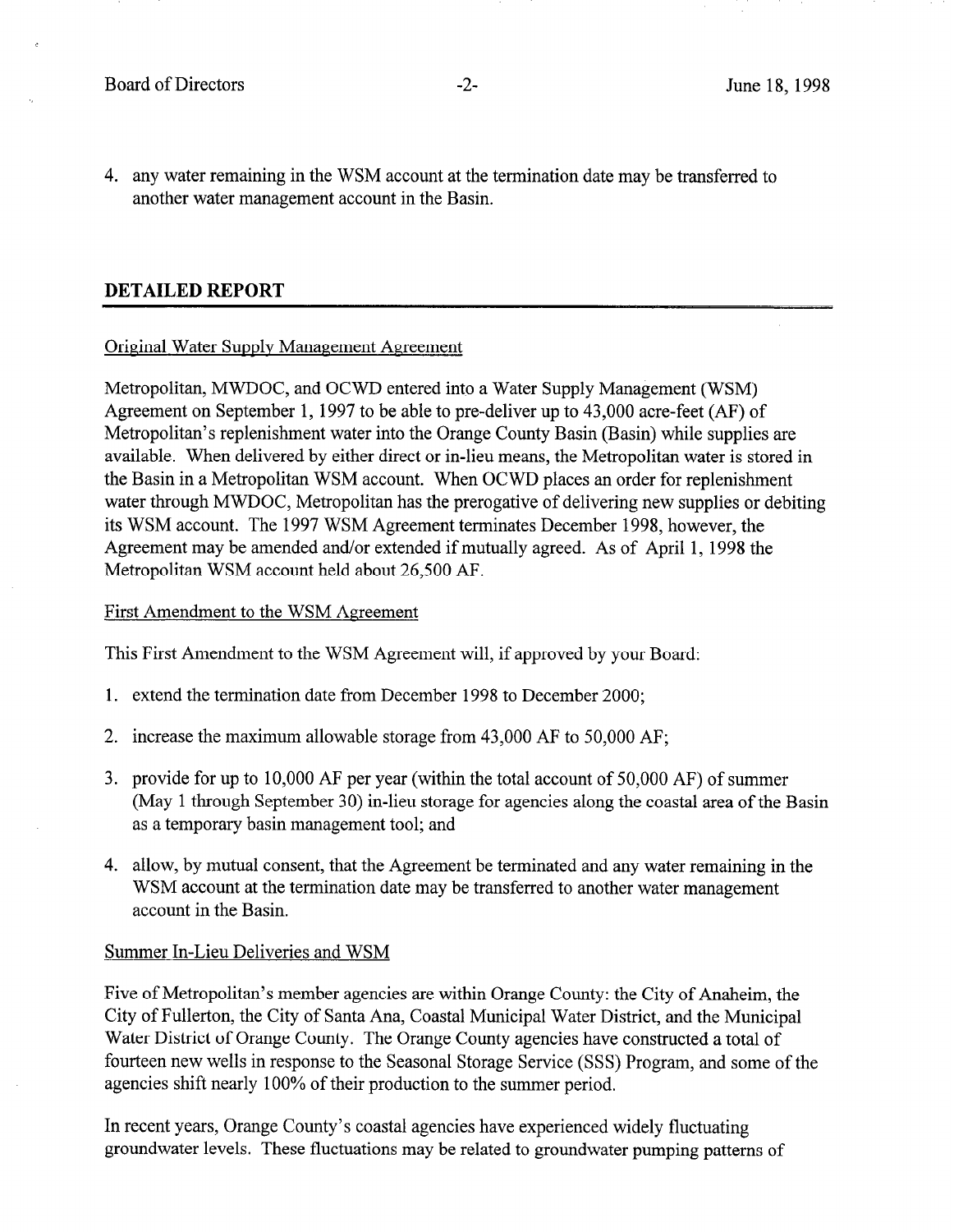inland agencies participating in Seasonal Shift, especially increased summer pumping associated with the fourteen new wells. Fluctuating levels may also create lower pressure in the clear water aquifers and allow colored water from lower aquifers to permeate into the clear water.

In spite of this concern, the overall condition of the Orange County Basin is good, and seasonal fluctuations have impacted only two Orange County agencies amounting to less than 3% of total annual Basin production. However, seasonal groundwater fluctuations preclude coastal agencies' participation in Seasonal Shift. As a result, these agencies are unable to contribute to the regional benefit of reduced summer peaking off of Metropolitan.

Metropolitan partners with all of its member agencies in protecting regional reliability. The WSM account offers Metropolitan greater flexibility in managing its distribution system, allows for the storage of replenishment water when supplies are available, and provides for sale of replenishment water from Metropolitan's storage account when supplies are limited, thus enhancing regional reliability. The summer in-lieu component of the First Amendment, proposed by Metropolitan staff, will augment storage in Metropolitan's WSM account at a time when direct replenishment water is plentiful and available to all agencies.

At the same time, summer in-lieu deliveries will provide a temporary management tool for the Basin while the Basin Manager (OCWD) develops a permanent solution to fluctuating coastal groundwater levels (summer to winter) associated with Seasonal Shift pumping. The amended WSM Agreement will encourage the coastal agencies impacted by Seasonal Shift to mitigate fluctuating water levels by leaving water in the Basin and taking in-lieu deliveries. Water left in the Basin will be transferred into Metropolitan's WSM account from which it will be sold at an appropriate replenishment rate.

The summer in-lieu component is a short-term solution until OCWD can permanently resolve the problem, and is intended only for those coastal agencies impacted by Seasonal Shift. In the meantime, inland agencies can continue participating in Seasonal Shift without adversely impacting the coastal area, and Metropolitan will continue to benefit from Orange County's reduced summer peaking realized through Seasonal Shift,

Agencies desiring to participate in summer in-lieu must demonstrate to OCWD and Metropolitan that their wells' production ability has been affected by inland agencies that participated in Metropolitan's SSS Program. It is anticipated that the summer in-lieu water would be made available to only the two currently impacted agencies that are along the coastal area of the Basin. Additionally, agencies storing water in-lieu of pumping during summer may not participate in Seasonal Shift. Both agencies are past participants in the SSS Program.

Summer in-lieu deliveries would be limited to no more than 10,000 AF per year. Additionally, summer in-lieu storage water delivered into the WSM Agreement account and later transferred and sold will be charged the full treatment surcharge (currently \$82 per AF) instead of the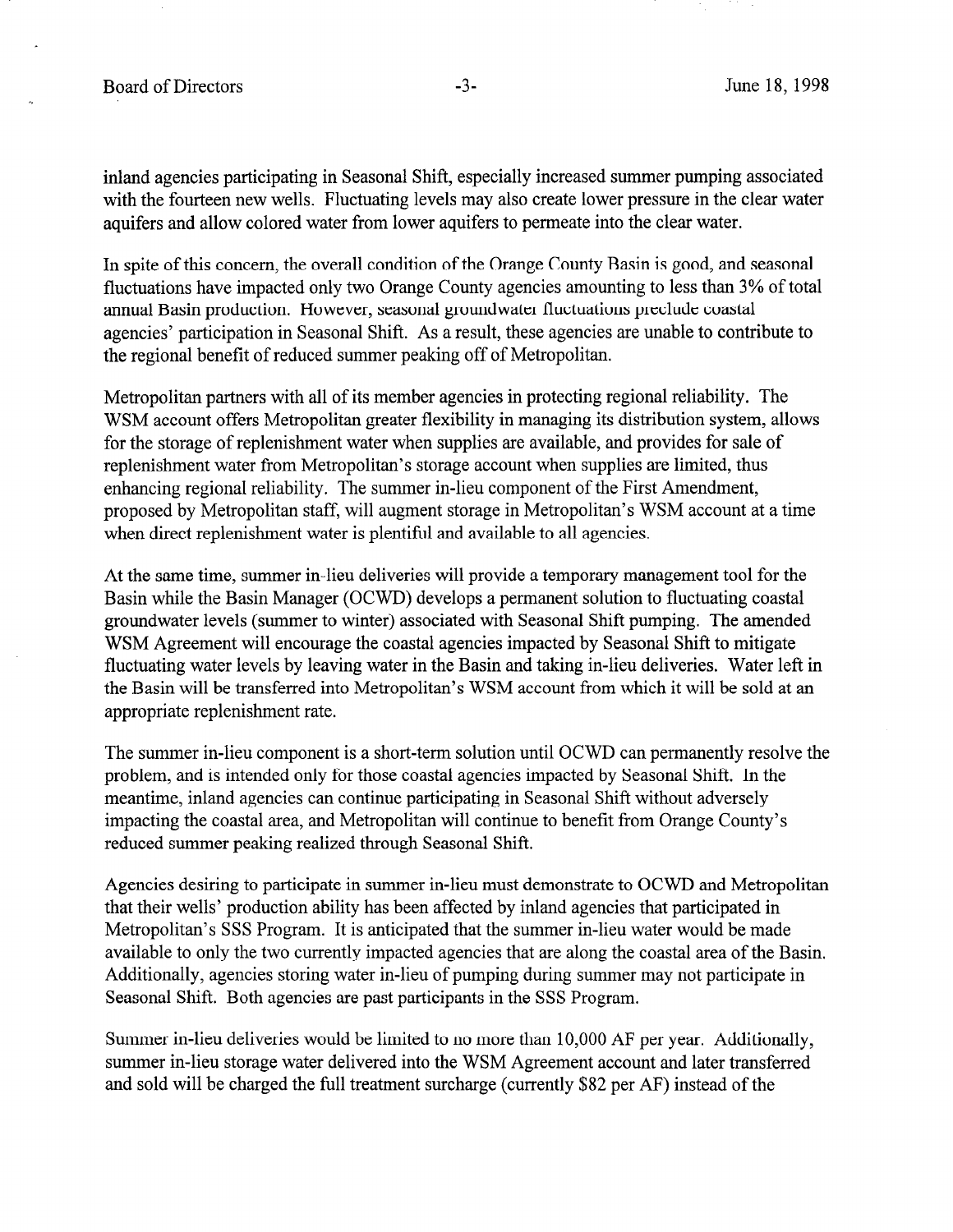discounted SSS treatment surcharge (currently \$57 per AF). This higher surcharge is appropriate because summer in-lieu deliveries will be operating at the same time as the shifting operations of the SSS Program, and thus should not receive the discounted treatment surcharge. However, because Metropolitan is storing water in its WSM account, the untreated replenishment rate is appropriate as the commodity rate component.

The summer in-lieu portion of the First Amendment is a temporary Basin management tool which may not be extended beyond December 2000. It is anticipated that the summer in-lieu water would only be used in 1998-99. As a temporary measure set within an agreement, it does not set precedent for other agencies to take in-lieu summer seasonal deliveries.

The method to calculate the summer in-lieu will be the same Operational Plans as were used to certify for water placed by in-lieu means (approximately 13,900 AF) into the existing WSM Agreement balance. The methodology for these Operational Plans was first approved by the Joint Program Advisory Committee (JPAC) in the summer of 1997, and recently confirmed by the JPAC.

### Joint Program Advisorv Committee Consensus

The June, 1998 Board requested that the JPAC review the First Amendment. The JPAC's consensus was that the summer in-lieu deliveries accomplished Metropolitan's primary objective of storing replenishment water, making the amended WSM Agreement a win-win plan for both Metropolitan and the Basin. However, the amended WSM Agreement is not a precedent for summer in-lieu deliveries to other agencies; the summer in-lieu component is a temporary Basin management tool intended only for those coastal agencies impacted by Seasonal Shift. Furthermore, summer in-lieu deliveries would only occur during times when Metropolitan has made direct replenishment water available throughout its service area. The JPAC also agreed that the use of Operating Plans to verify storage under the original 1997 WSM Agreement is appropriate for the amended WSM Agreement.

### Transfer to Another Water Management Account in the Basin

Metropolitan, MWDOC, and OCWD continue to work to develop long-term contractual storage in the Basin. In the event that a long-term storage contract is successfully negotiated, any balance remaining in the WSM account could be transferred to the new agreement, if mutually agreed upon.

It is recommended that the Board authorize the General Manager to execute the First Amendment as described in this letter.

C.JL:ms (O:OPSEXEC\CONTRADM\AGREEMTS\ORANGE\BOARD3.DOC)

### Attachment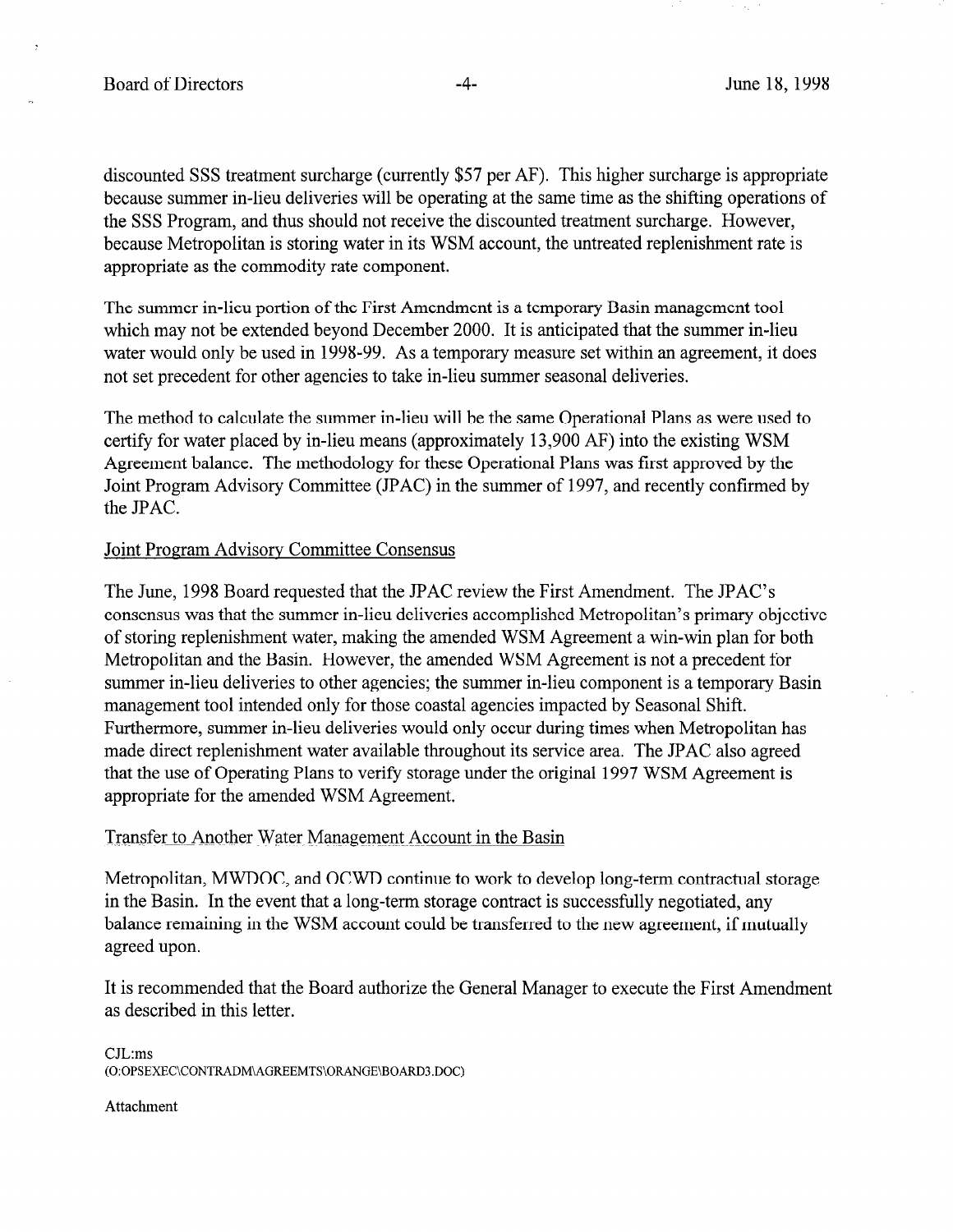Attachment to 7-8 Operations Division June 18, 1998

# 1ST AMENDMENT TO THE ORANGE COUNTY BASIN WSM AGREEMENT

This AMENDATORY AGREEMENT is made as of the 3 1998 by and between THE METROPOLITAN WATER DISTRICT OF SOUTHERN CALIFORNIA, a public corporation of the State of California, herein referred to as "Metropolitan"; the ORANGE COUNTY WATER DISTRICT, a regulatory agency created by the State of California, herein referred to as "OCWD"; and the MUNICIPAL WATER DISTRICT OF ORANGE COUNTY, a public corporation of the State of California, herein referred to as "MWDOC".

## EXPLANATORY RECITALS

A. OCWD is responsible for managing the Basin and managing, replenishing, regulating, and protecting the groundwater supplies within its legally constituted boundaries. OCWD is authorized to purchase supplemental water from Metropolitan through MWDOC (as well as from Metropolitan's other Orange County member public agencies; the cities of Anaheim, Fullerton, Santa Ana, and the Coastal Municipal Water District (Coastal)) for recharge purposes.

B. OCWD is authorized to enter into Water Storage Management (WSM) agreements for utilization of groundwater storage capacity in the Orange County Basin (Basin) for cyclic or regulatory storage of supplemental water, with all such agreements to be in accord with the Orange County Water District Act (OCWD District Act), Section 2.1. Such agreements benefit all parties by providing for utilization of available storage capacity in the Basin in conjunction with the availability of imported water.

C. Pursuant to the OCWD District Act (OCWD District Act), Section 2.1, OCWD, MWDOC and Metropolitan entered into an agreement titled Water Supply Management Agreement with Basin, dated September 1, 1997. The WSM Agreement allows Metropolitan to recharge and store up to 43,000 acre-feet of California State Water Project (SWP) and/or Colorado River Aqueduct (CRA) water in the Basin for subsequent use by MWDOC, Fullerton, Anaheim, Santa Ana, and Coastal.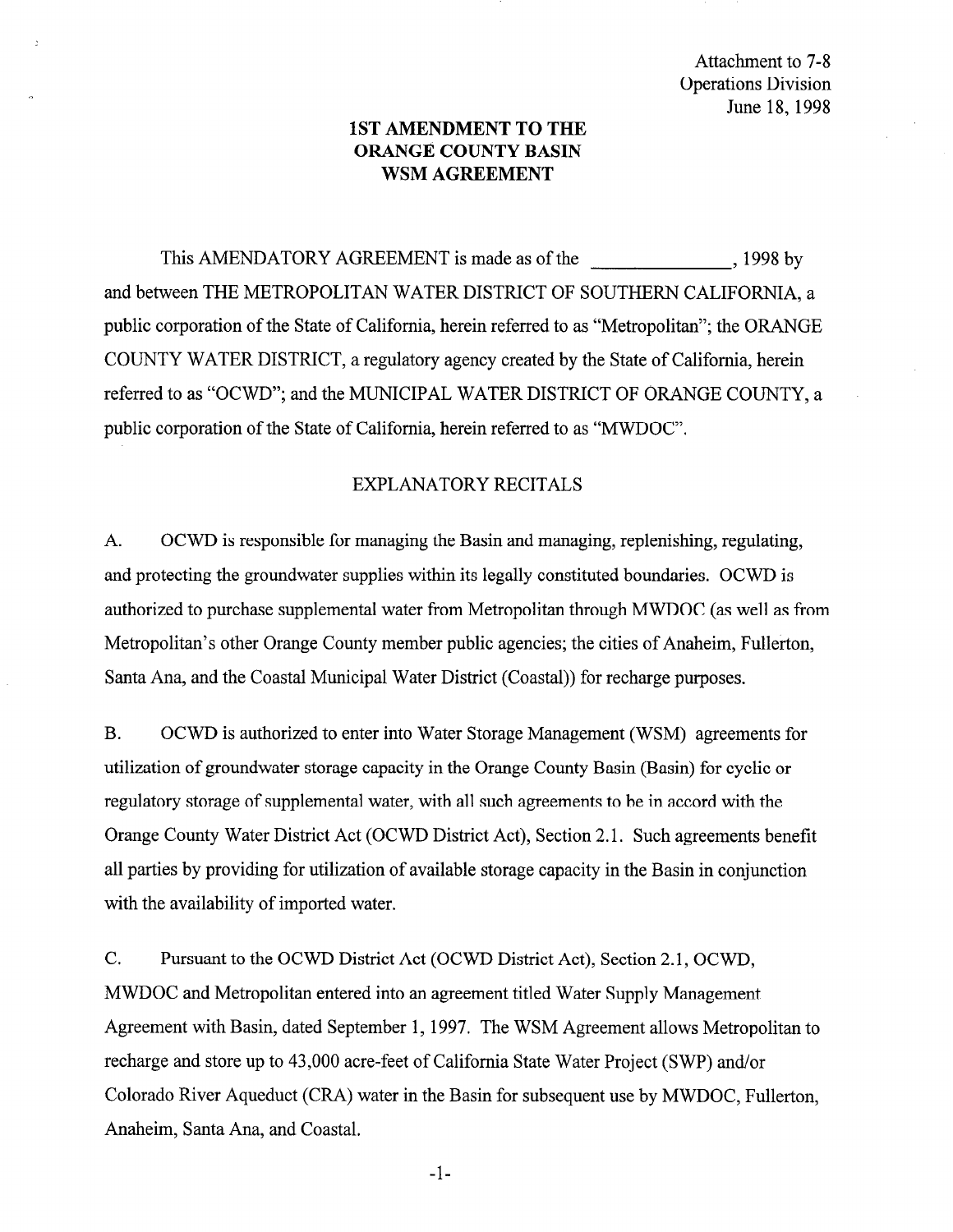D. The WSM Agreement will expire on December 31, 1998. By mutual agreement of the parties hereto, the WSM Agreement may be extended for additional terms, not to exceed five years each.

E. Under the Agreement, cyclic water is delivered by either direct or in-lieu means. In-lieu deliveries to a WSM Agreement Account may be made on a pre-approved schedule, by all parties, that may or may not take the place of Metropolitan's groundwater seasonal storage certification form to show that water is stored in-lieu of pumping to follow the intent of the definition of Long-Term Storage as stated in Section 3, Types of Seasonal Storage Service (SSS), of Metropolitan's October 1996 User Handbook for Seasonal Storage Service,

F. Deliveries to the WSM Agreement Account by in-lieu means are normally made from October 1 through April 30 when imported water supplies are plentiful.

G. WSM agreements and the SSS program allow both Metropolitan and member agencies to better manage their water supply. Under the SSS program , agencies may participate by shifting groundwater production from winter to summer months. Shift occurs when an agency increases its summer groundwater production above a baseline amount while reducing its Metropolitan deliveries. In the winter, the agency would then match the incremental increased summer groundwater production with imported water while reducing groundwater production. By shifting groundwater production, agencies provide a regional benefit for which a savings on imported water is realized. However, declining water levels and the threat of seawater intrusion limit participation in the shift aspect of the SSS program by certain MWDOC coastal producers.

H. As a result of fluctuating and declining water levels and the threat of seawater intrusion experienced by coastal producers, Metropolitan proposes amending the WSM Agreement to adjust the method of delivery into the WSM Agreement Account by those affected agencies.

NOW, THEREFORE, IN CONSIDERATION OF THE MUTUAL PROMISES, COVENANTS AND CONDITIONS HEREINAFTER SET FORTH, THE PARTIES HERETO DO HEREBY ENTER INTO THIS AMENDMENT TO THE AGREEMENT AS FOLLOWS:

-2-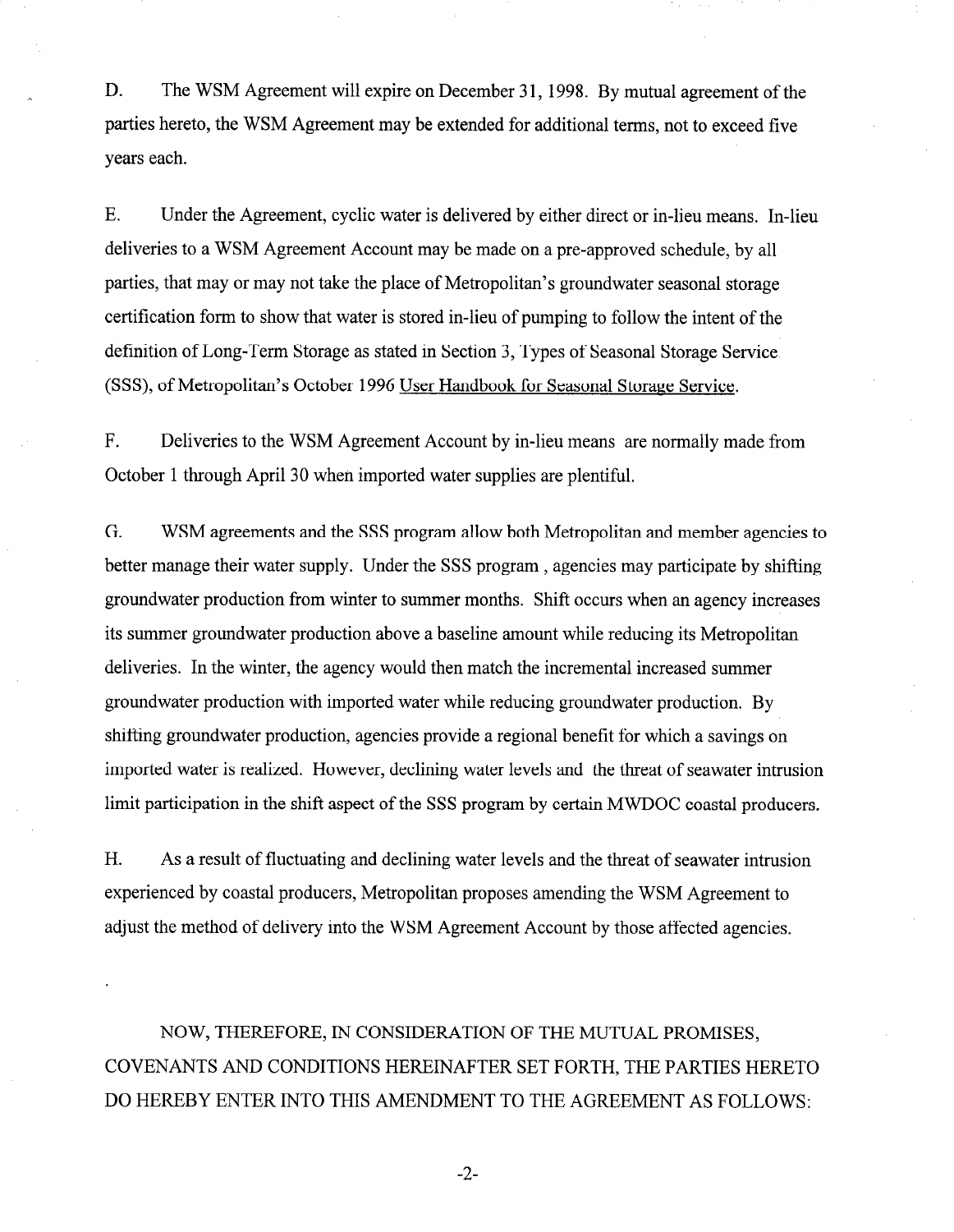#### 1. Delivery, Amount, and Ownership of Stored Water

Metropolitan may, subject to the conditions hereinafter set forth, deliver to the Basin imported water which will be stored for Metropolitan's purposes and credited by OCWD to Metropolitan's WSM Agreement Account until such time as needed by MWDOC to meet supplemental water requirements placed on it by OCWD. Metropolitan may store up to 50,000 acre-feet in the WSM Agreement Account, whether by direct or in-lieu delivery methods, All such water delivered to the WSM Agreement Account shall be over and above the replenishment water which OCWD would normally purchase through MWDOC (and from the aforementioned Metropolitan member public agencies) from Metropolitan during OCWD's fiscal year starting March 1 through February 28/29. Deliveries into the WSM Agreement Account in any one year may be by direct spreading or a combination of direct spreading and in-lieu deliveries. In-lieu deliveries to affected coastal agencies during the summer shall not exceed 10,000 acre-feet in any one year. OCWD shall make a good faith effort to take up to one-half of its deliveries into the WSM Agreement Account by direct spreading as hydrology and spreading conditions permit.

#### 2. OCWD Control of Spreading. Injection, Storage, and Use of Stored Water

All water stored for Metropolitan's WSM Agreement Account pursuant to this Agreement shall be recharged by OCWD in accordance with the OCWD District Act. The time, place, and amount of water delivered to the Basin shall be approved in advance by OCWD. To the extent possible, Metropolitan will directly deliver water to the WSM Agreement Account through OC-59 in order to meet OCWD's objective for total dissolved solid levels in the Basin. Notwithstanding any other provisions of this Agreement, OCWD reserves the right to order the cessation or reduction in delivery rate of water being recharged for WSM Agreement. If there is a significant probability that the Basin will spill, OCWD will notify Metropolitan of the probability of such an occurrence as soon as is possible. Metropolitan shall issue a quarterly report to MWDOC and to OCWD indicating the amount of water which Metropolitan has delivered hereunder for storage in Metropolitan's WSM Account. Such reports shall be due on the last day of the

-3-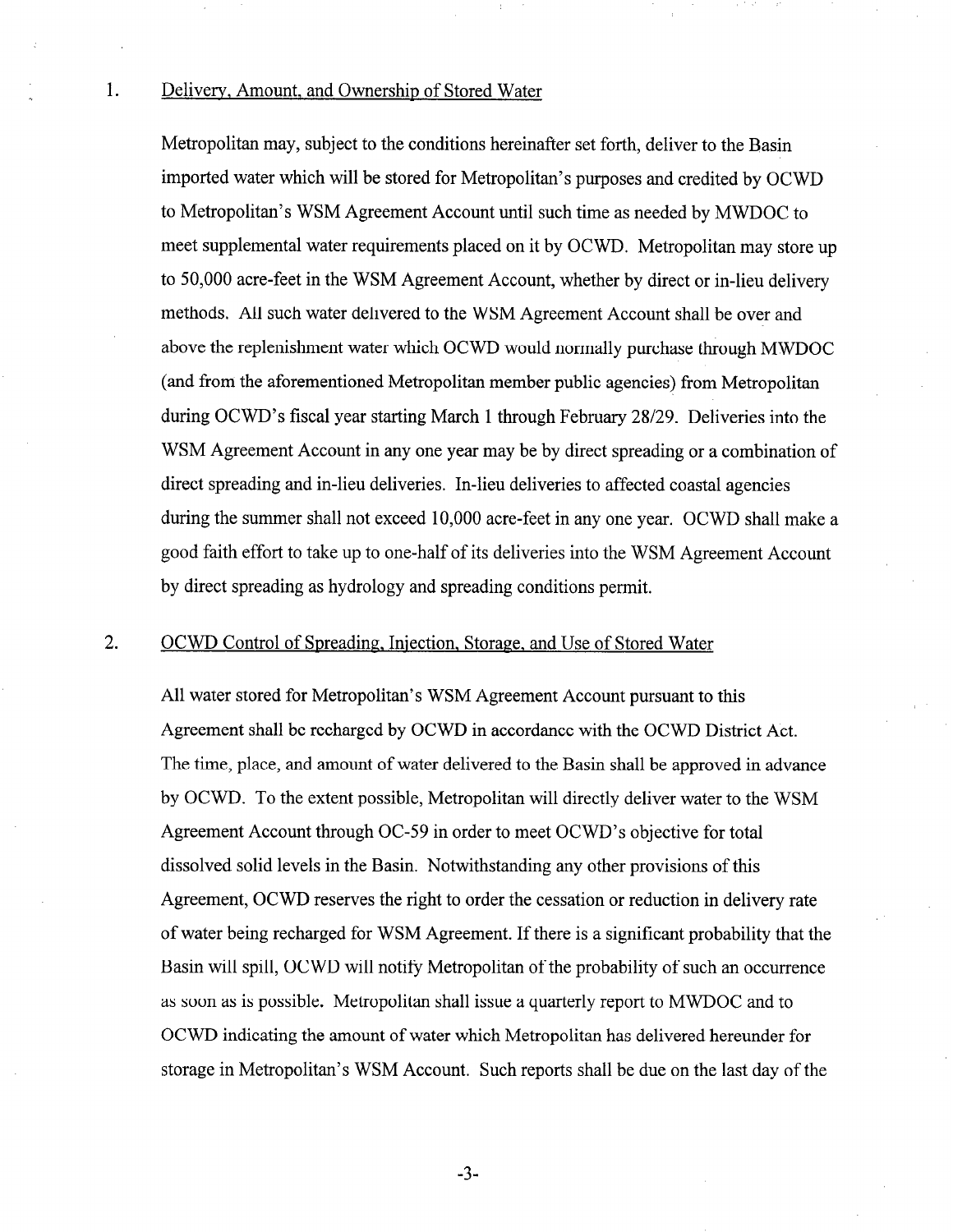month of the relevant quarter, i.e., April 30, July 31, October 31, and January 31, and shall be subject to OCWD's and MWDOC's verification.

# 6. Obligation for Payment

Metropolitan may, subject to the conditions herein set forth, deliver to the Basin, imported water from its WSM Agreement Account, which will subsequently be purchased by OCWD from MWDOC to meet the supplemental water requirements of OCWD. OCWD shall pay MWDOC for all imported water which has been so transferred from Metropolitan to OCWD in accordance with the billing and payment provisions in Metropolitan's Administrative Code. In-lieu deliveries shall be purchased by OCWD when ownership of delivered water is transferred from Metropolitan's WSM Agreement Account to MWDOC's Account, not when delivery is made. Such transfer of ownership shall be equivalent to the sale and delivery of water for purposes of applying the provisions of the OCWD District Act. Payments to Metropolitan shall be calculated by using Metropolitan's rate for water sold for groundwater replenishment plus the appropriate treatment surcharge when applicable as defined in Section 16, below. For purposes of this Agreement, said rate shall be Metropolitan's lowest Seasonal Storage Service rate for groundwater replenishment in effect at any time during the fiscal year in which such a debit to Metropolitan's WSM Agreement Account occurs. Prior to a Metropolitan rate change OCWD has the option to transfer ownership of, and purchase, all water remaining in Metropolitan's WSM Agreement Account.

### 9. Term

The term of this Agreement shall commence on the day, month, and year first above written and shall terminate December 31, 2000 unless previously terminated or extended as hereinafter provided, except for the Summer WSM Agreement Account deliveries which expire December 31, 2000, as noted below in Section 13. By the mutual agreement of the parties hereto, this Agreement may be extended for additional terms, not to exceed five years each. Should water remain in the WSM Agreement Account at the termination date then such water shall be purchased by OCWD at that time, subject to the

-4-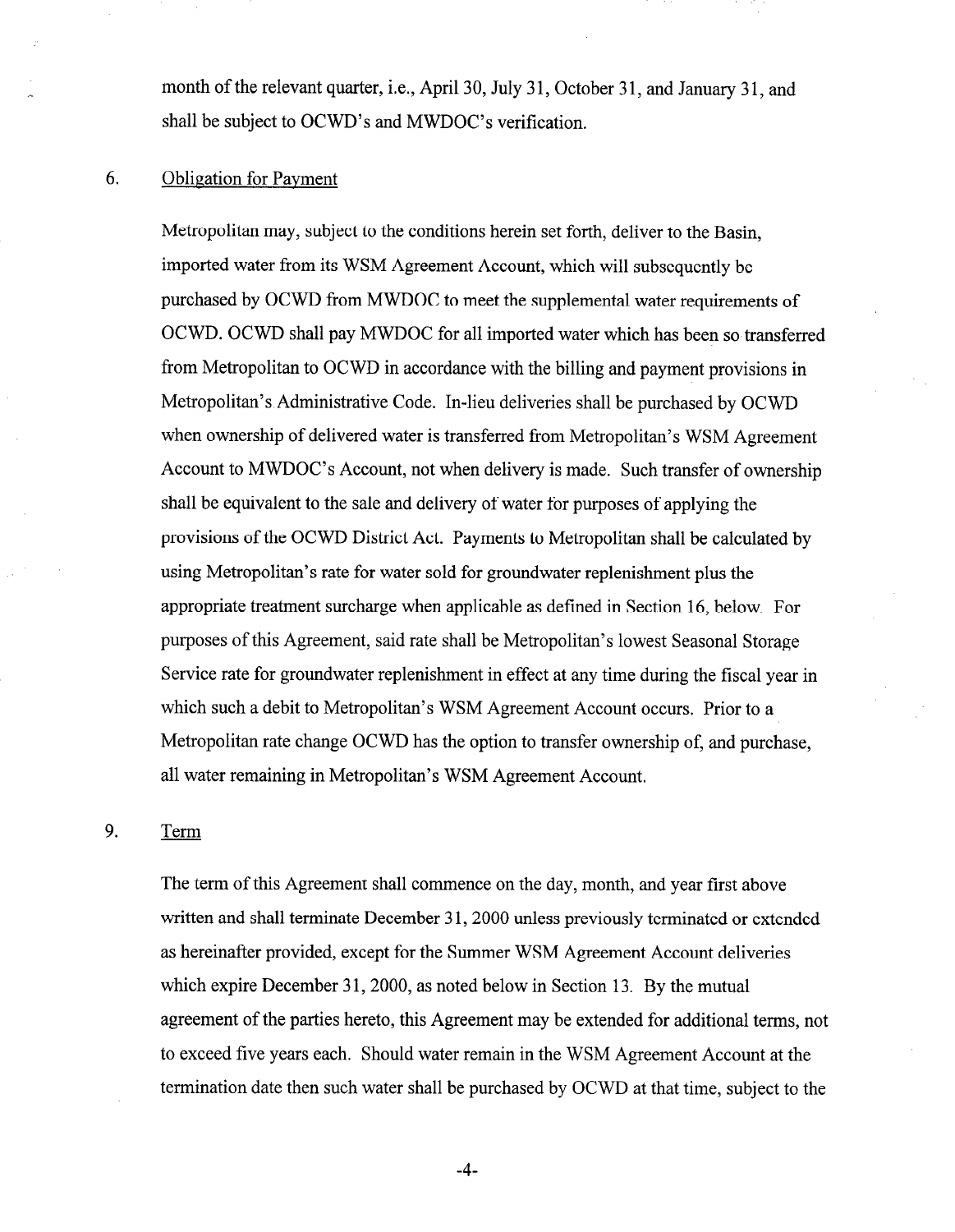provisions of Paragraph 6 above, unless the Agreement is extended or amended at that time by mutual agreement. By mutual consent of the parties hereto, this WSM Agreement Account may be terminated, and water remaining in the WSM Agreement Account at the termination date may be transferred to another water management account in the Basin.

# 13. Summer WSM Agreement Account Deliveries

In years that excess supplies and system capacity permit, Metropolitan will deliver water to its WSM Agreement Account through in-lieu deliveries to impacted coastal agencies which wish to participate in the Summer WSM Agreement Account Delivery Program. These agencies shall reduce their pumping from their planned normal pumping in the summer (May 1 through September 30), and produce 75% of their demand or their planned pumping percentage during the winter (October 1 through April 30). Agencies receiving summer in-lieu deliveries may not participate in the SSS program. This provision of the WSM Agreement may not be extended past December 31, 2000.

## 14. Preapproved Producers

Participation of impacted agencies in the summer WSM Agreement are subject to approval by Metropolitan. Metropolitan reserves the right to review data documenting declining water levels and potential sea water intrusion problems experienced by coastal agencies. Summer in-lieu deliveries shall be made in accordance with an operating plan approved in advance by the parties to this Amended Agreement.

### 15. Interruption of Summer WSM Agreement Account Deliveries

Metropolitan reserves the right to interrupt deliveries under the Summer WSM Agreement Account Delivery Program should system demands increase above available supplies or for regulation of Metropolitan's distribution system. Should an interruption occur, the impacted agency will increase pumping to its planned normal pumping level.

-5-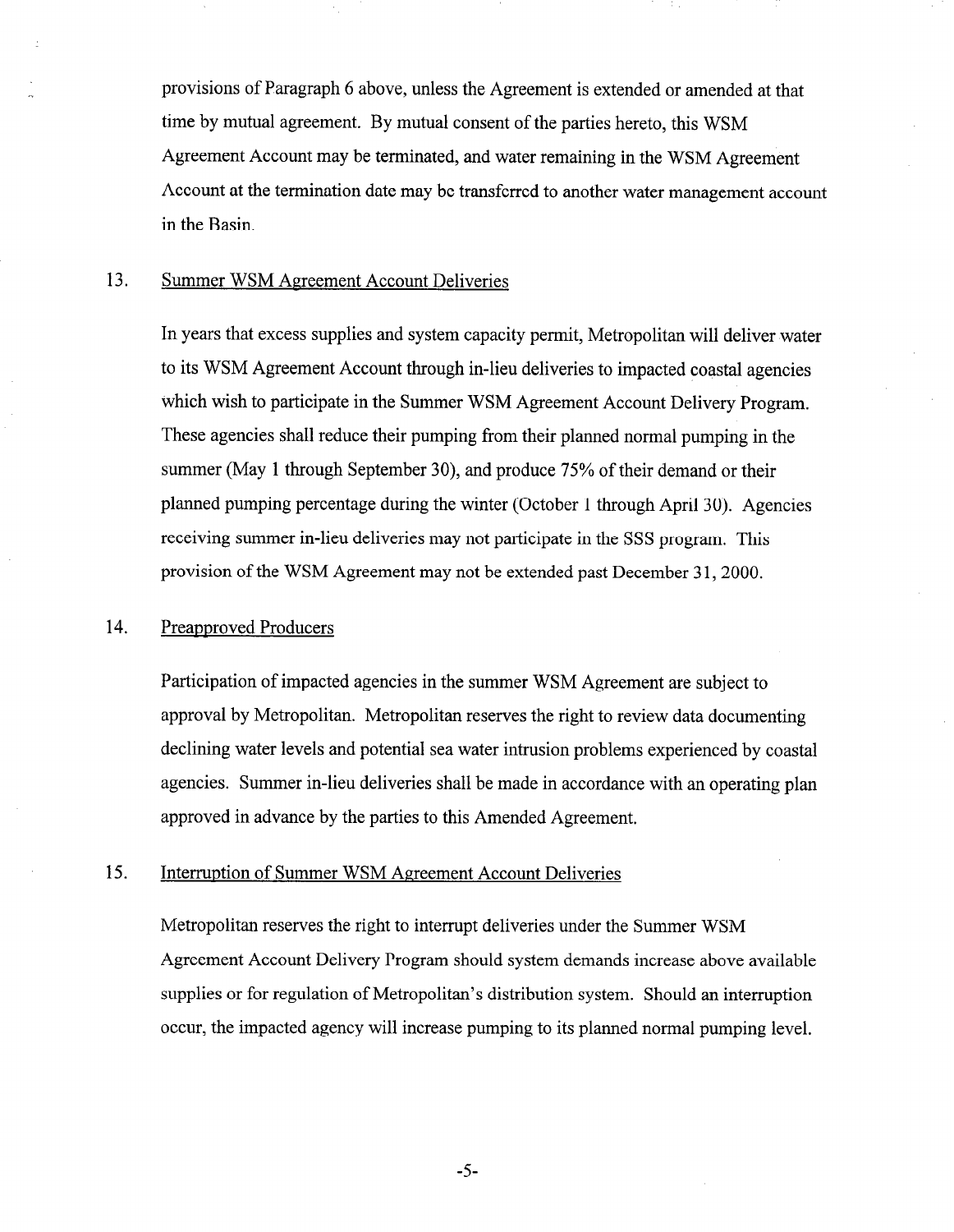# 16. Payment for Summer WSM Agreement Account Deliveries

Water delivered under the Summer WSM Agreement Account Delivery Program will be sold at the lowest untreated replenishment rate plus the lowest full treatment surcharge (treatment surcharge for full service water) in effect at any time during the fiscal year in which such a debit to Metropolitan's WSM Agreement Account occurs. Water will be sold from the WSM Agreement Account on a first in/first out basis for application of the treatment surcharge.

# 17. Rates for Winter WSM Agreement Account Deliveries

Water delivered in the winter through in-lieu means will be sold at the lowest treated rate for groundwater replenishment in effect at any time during the fiscal year in which such a debit to Metropolitan's WSM Agreement Account occurs.